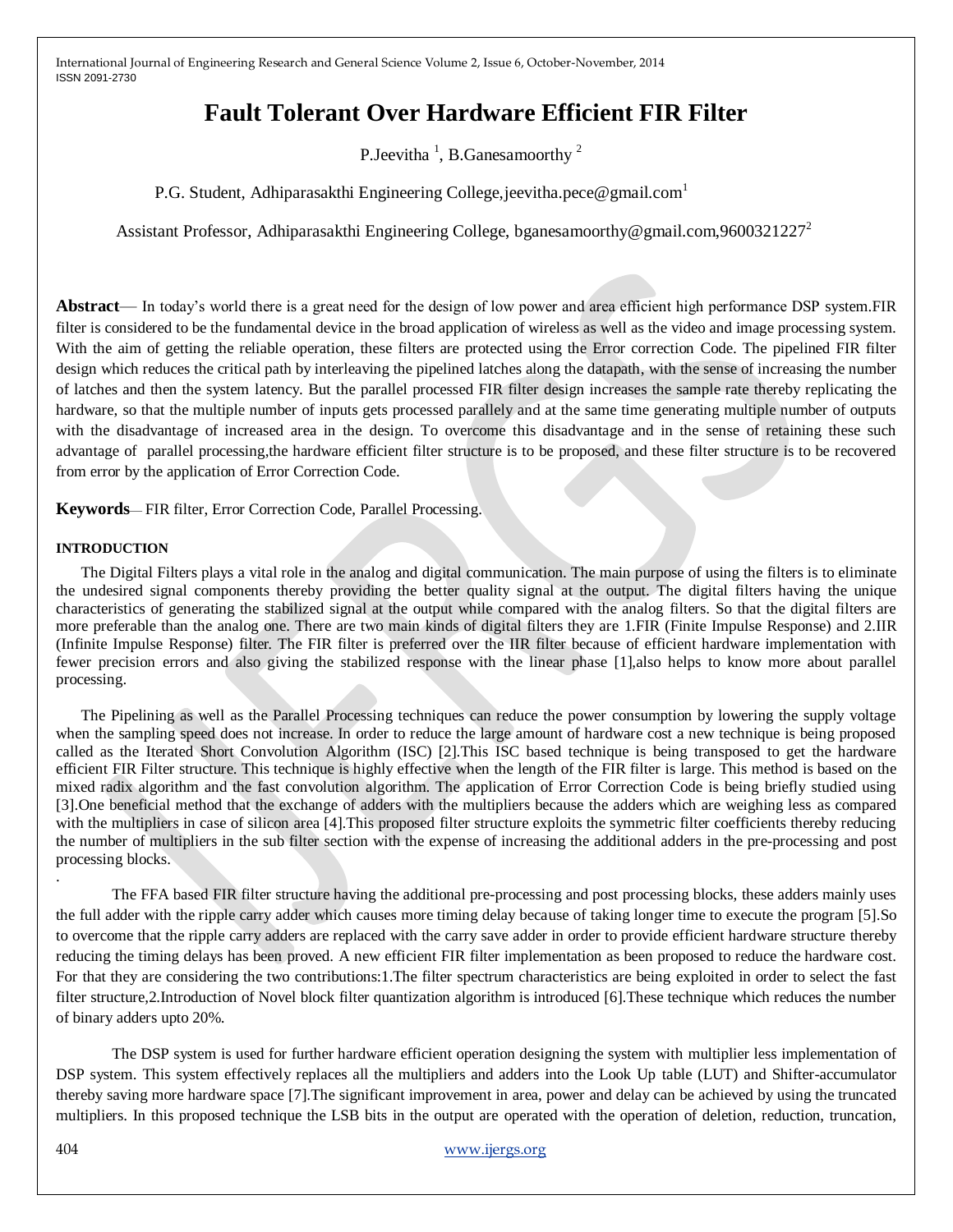rounding and final addition.So.here there is no requirement for the error compensation circuits [8].The multiplier in the filter design is replaced with the shifter and adder. These shifter and adder in the design which enhances the performance of the system thereby reducing the unwanted additions in order to reduce the switching power dissipation [9] to enhance the performance. The error correction technique in the design is used to provide the realiable signal at the output.

In this brief, this paper helps to provide the error corrected hardware efficient filter structure with the modification in the filter convolution structure as compared with the traditional FIR filter convolution. This paper helps to maintain the constant pre-processing and post processing blocks at the same time to minimize the number of multipliers in the efficient filter design.

#### **II.EXISTING FILTER STRUCTURE**

The existing parallel filter structure is shown in the Fig.1.The filter structure is designed for four input and four coefficients. The four filter inputs are considered to be  $x(4k)$ ,  $x(4k+2)$ ,  $x(4k+3)$  and  $x(4k+1)$  and the filter coefficients are considered to be h0,h1,h2 and h3. The generated outputs are found to be  $y(4k)$ ,  $y(4k+2)$ ,  $y(4k+3)$  and  $y(4k+1)$ .

#### **A.Original Module**

 The original module should be represented in the Fig.1.In this module the applied input gets convoluted by using its filter coefficients then it generates the convoluted output. The original module operates on the equation (1) given below.



Fig.1.Existing Filter Structure

#### **B.Redundant Module**

 The redundant module is the module used for achieving the reliable operation over the original module. The redundant module is said to be the parity module which is used to generate the parity bits. These parity bits are represented as  $y(3k)$ ,  $y(3k+1)$  and  $y(3k+2)$ . The module takes a block of k bits and generated the block of n bits and the parity is obtained as n-k bits. The Parity check bit equations are given in (2).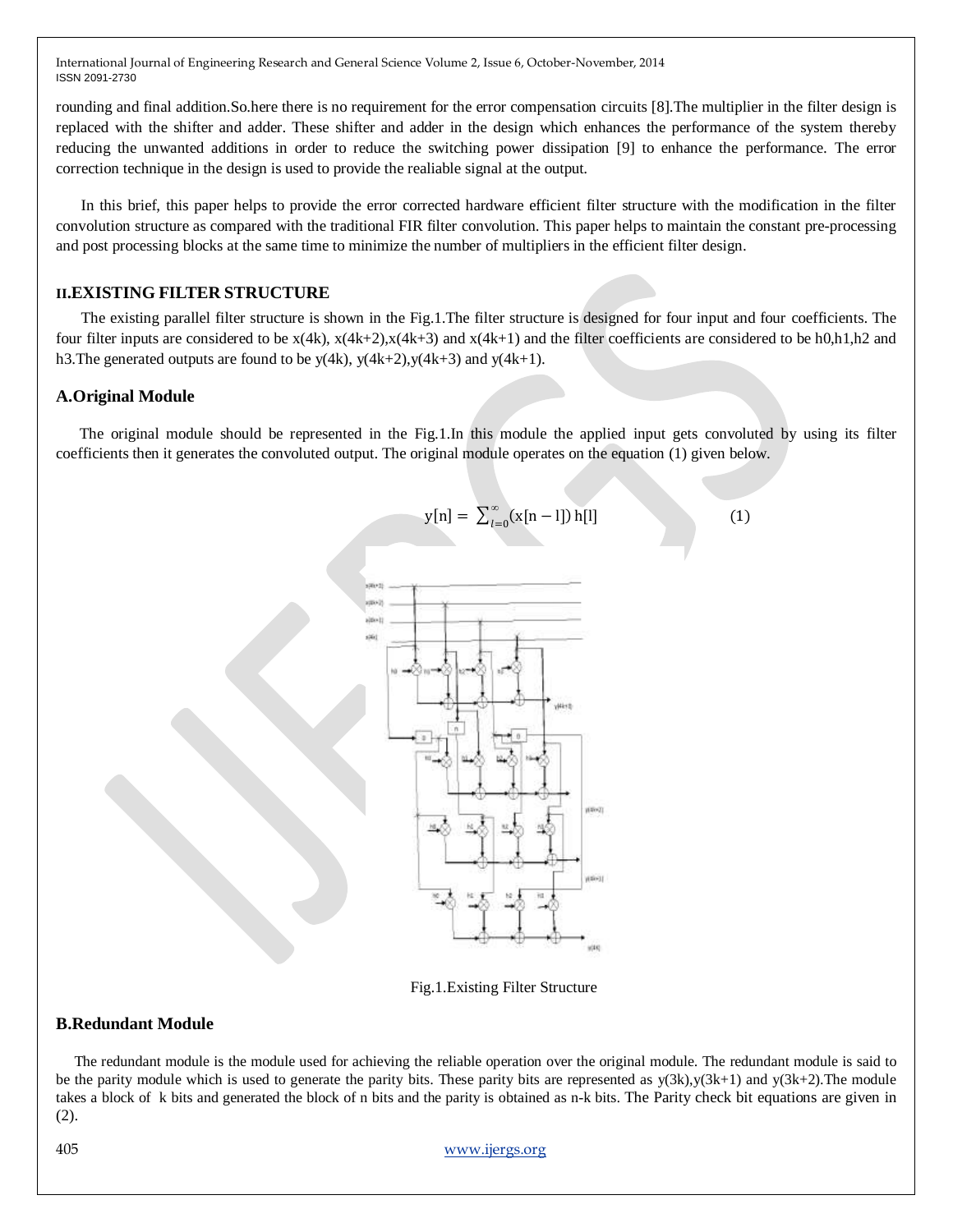$$
p1 = d1 \pm d2 \pm d3
$$
  
\n
$$
p2 = d1 \pm d2 \pm d4
$$
  
\n
$$
p3 = d1 \pm d3 \pm d4
$$
\n(2)

The redundant module is shown in the Fig.2



Fig.2 Redundant Module

## **C.Single Error Correction Code**

 The single error correction module is used to correct the single bit error in the generated or convoluted output at the original module. By applying the parity over the original module the error in the bit at the convoluted output is to be detected and corrected with the help of equation (3).

$$
Z1[n] = \sum_{l=0}^{\infty} (x1[n-l] + x2[n-l] + x3[n-l])h[l]
$$
  
\n
$$
Z2[n] = \sum_{l=0}^{\infty} (x1[n-l] + x2[n-l] + x4[n-l])h[l]
$$
  
\n
$$
Z3[n] = \sum_{l=0}^{\infty} (x1[n-l] + x3[n-l] + x4[n-l])h[l]
$$
  
\n(3)

The single error correction module is given in the below Fig.3.



Fig.3.Single error correction module

406 [www.ijergs.org](http://www.ijergs.org/)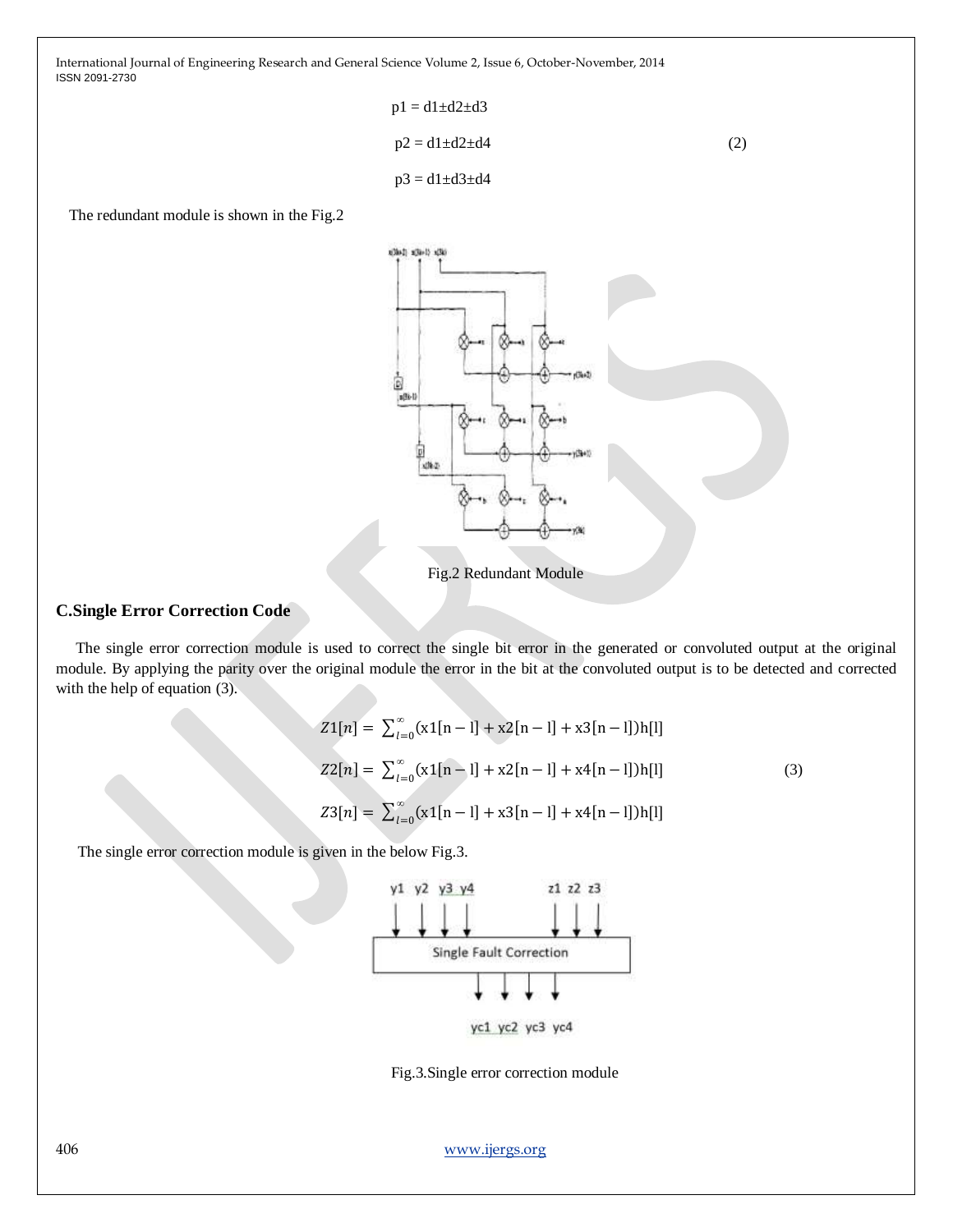# **III.PROPOSED FILTER STRUCTURE**

The proposed filter structure has a difference in the adder structure implementation as compared with the existing parallel filter structure. This efficient adder structure implementation in the parallel filter is given in the Fig.4.



Fig.4 Proposed Hardware efficient filter

## **A. Original Module**

 The original module is represented in the Fig.4.In this module the applied input gets convoluted by using the efficient adder structure.

#### **B.Redundant Module**

 The redundant module is same as that of the existing systems redundant module used for achieving the reliable operation over the main module. This module is used for generating the parity bits also represented as z1, z2 and z3.The parity is calculated as n-k bits. Let us consider a simple example of Hamming code with  $k=4$  and n=7,here the parity bits p1,p2 and p3 are computed based on the data bits d1,d2,d3 and d4 as follows:

| $p1 = d1 \pm d2 \pm d3$ |
|-------------------------|
| $p2 = d1 \pm d2 \pm d4$ |
| $p3 = d1 \pm d3 \pm d4$ |

#### **C.Single Error Correction Module**

 The single error correction module is used to correct the single bit error in the generated convoluted output at the proposed area efficient adder structure. The single error correction module is shown in the Fig.5.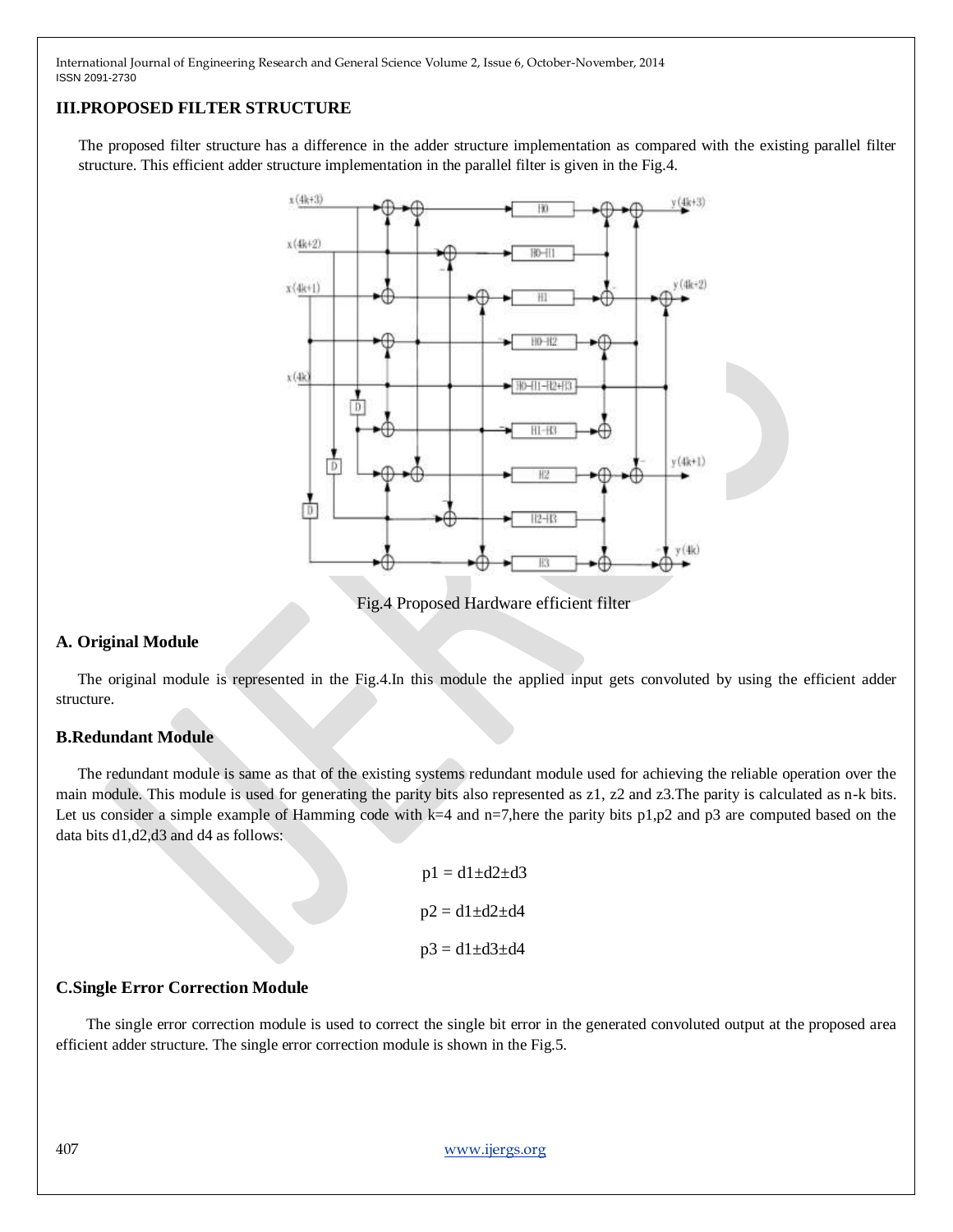

Fig.5 Single error correction circuit

## **IV.SIMULATION RESULTS**

The Simulation results and the RTL schematic for the existing and proposed module are given below:



Fig.6. RTL schematic view proposed filter structure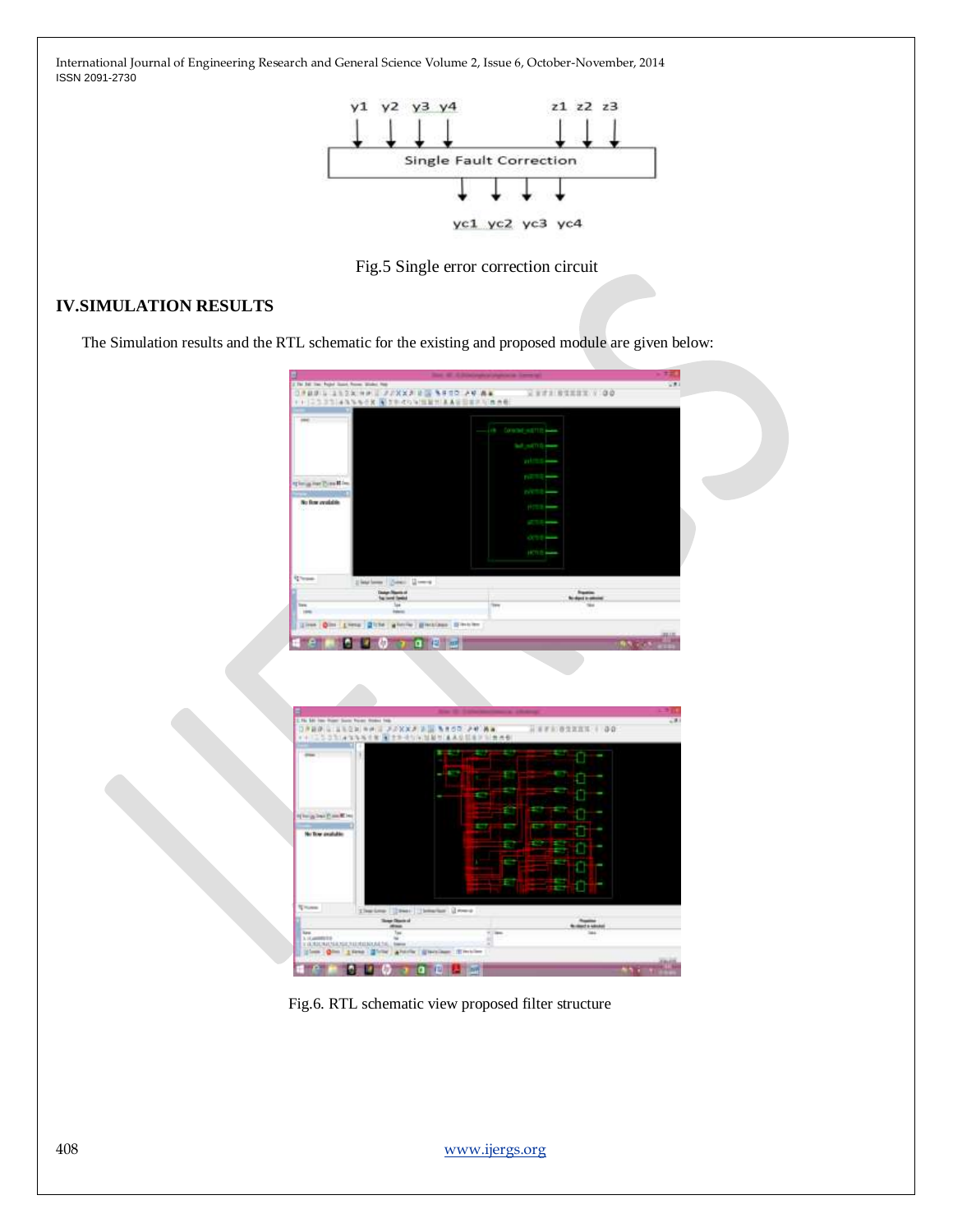| 滋                                                | Mobiles active traitor to how i.e.        |   |  |
|--------------------------------------------------|-------------------------------------------|---|--|
| Ξ                                                | <b>AND ATTNET</b>                         |   |  |
| too you can Autust from seven-<br>$\overline{a}$ | MES BOAR IN MOVEMENT PRESS 24 225527 GOOD |   |  |
| U.D.H. NARR U.L. B.R.<br>FW.                     |                                           | ٠ |  |
|                                                  |                                           |   |  |
| 4.1008.01<br>$\overline{m}$                      |                                           |   |  |
|                                                  |                                           |   |  |
|                                                  |                                           |   |  |
|                                                  |                                           |   |  |
|                                                  |                                           |   |  |
| <b>STATE</b>                                     |                                           |   |  |
| ᄈ                                                |                                           |   |  |
| <br><b>STERN</b><br><b>WITH R</b>                |                                           |   |  |
| 59.90<br>-                                       |                                           |   |  |
| $\bullet$<br>ᇤ                                   |                                           |   |  |
| <b>HOME</b>                                      |                                           |   |  |
| <b>MARKET</b><br>-                               |                                           |   |  |
| <br>⊶                                            |                                           |   |  |
|                                                  |                                           |   |  |
| a.                                               |                                           |   |  |
| $\sim$                                           |                                           |   |  |
| $\bullet$<br>135                                 | $\overline{\mathbf{u}}$                   | × |  |



|                                                                      |                                                                          |     | - - |
|----------------------------------------------------------------------|--------------------------------------------------------------------------|-----|-----|
| Jot two And found from Written                                       |                                                                          |     |     |
| 1604<br>-<br>-<br>⊶<br>₩<br><b>ASPARA</b><br>والأراد<br>曹操<br>驙<br>ᄪ | - 11<br>۰<br>un<br>m<br>ш<br>тm<br>zін<br>181<br>an a<br><b>USK</b><br>m | 天文科 |     |

Fig.8 Output window with error correction circuit.

|  |  |  | Table 1. Comparison table for Existing and Proposed Blocks |  |
|--|--|--|------------------------------------------------------------|--|
|  |  |  |                                                            |  |

|                    | <b>Unprotected Filter</b> | <b>Existing Module</b> | Proposed Module |
|--------------------|---------------------------|------------------------|-----------------|
| Slices             | 2061                      | 2072                   | 2053            |
| LUT's              | 1211                      | 1227                   | 1202            |
| Elipflops          | 5124                      | 5134                   | 5112            |
| Gelk's             | 8%                        | 12%                    | 4%              |
| No.of bonded IOB's | 13%                       | 18%                    | 10%             |
| Power(mW)          | 315                       | 320                    | 312             |
| Time period(ns)    | 43.67                     | 45.89                  | 40.98           |

The proposed module is simulated using ModelSim XE simulator